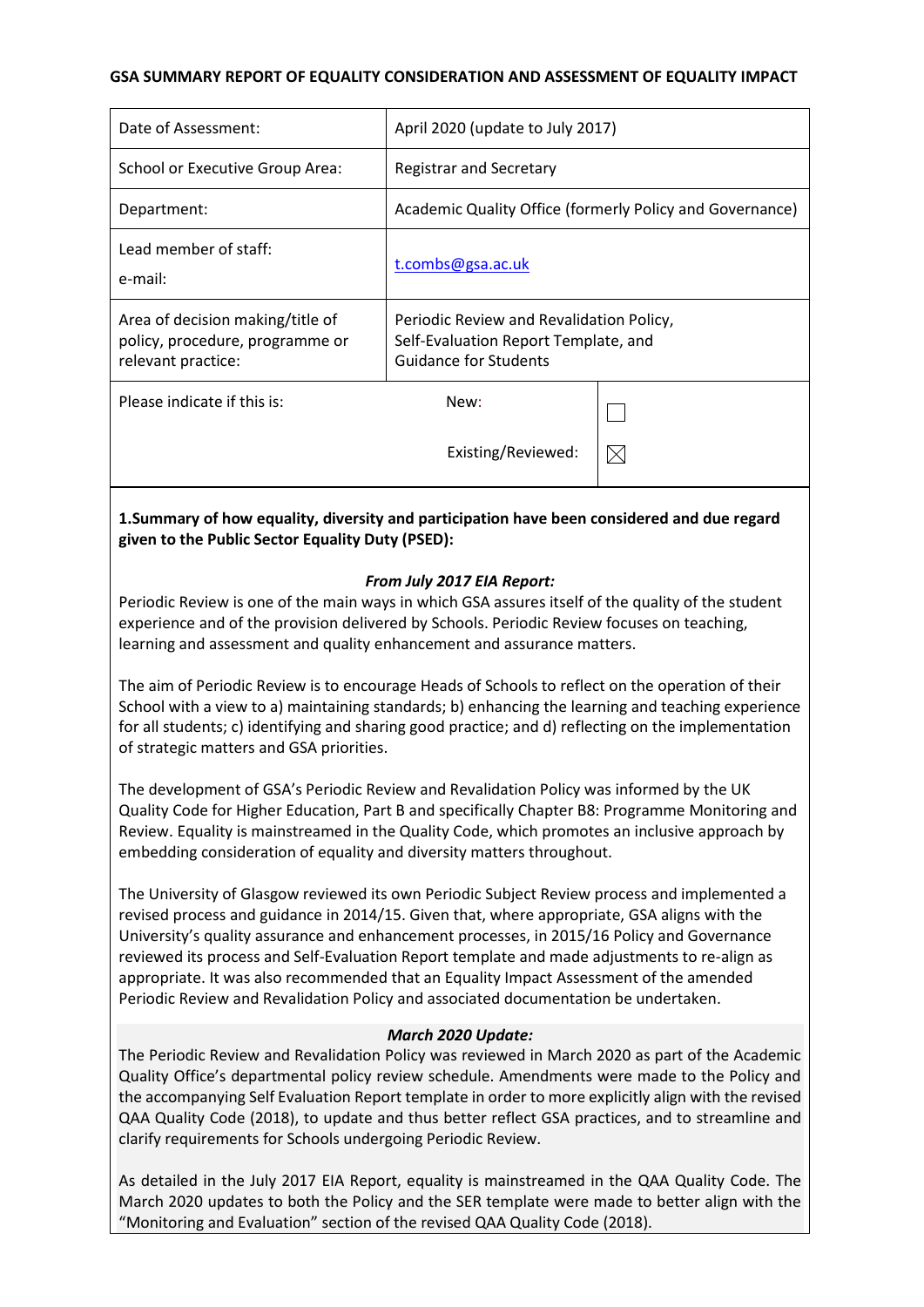## **2.Evidence used to make your assessment:**

## *From July 2017 EIA Report:*

Quantitative data was not applicable in the process of conducting this Equality Impact Assessment. However, Policy and Governance reviewed each of the Self-Evaluation Reports from the following reviews (which were conducted under the former Periodic Review and Revalidation Policy and using the former template):

- School of Fine Art (2011/12)
- Digital Design Studio (now School of Simulation and Visualisation) (2012/13)
- Mackintosh School of Architecture (2014/15)
- School of Design (2015/16)

The Self-Evaluation Reports included reflection on evidence collated from student surveys (NSS and PTES), and statistics on the student profile data differentiated by protected characteristic.

The EIA was also informed by the Periodic Review Reports from 2014/15 and 2015/16. This included a review of conditions and recommendations reported to Committees and how these actions were implemented and monitored to ensure the enhancement of students' learning experience.

Finally, the revised Periodic Review and Revalidation Policy, Self-Evaluation Report and Guidance for Students were considered against the needs of the PSED.

# *March 2020 Update:*

In updating the Policy and the SER template in March 2020, feedback was incorporated from Periodic Review panel members and Schools which had recently undergone Periodic Review, and benchmarking against other Higher Education Institutions was undertaken. Recent Self Evaluation Reports from the School of Fine Art (2017/18) and the School of Simulation and Visualisation (2019/20), and the Periodic Review Report for the School of Fine Art (2017/18) were also reviewed. The EIA was informed by the updates taken as a result of this feedback, benchmarking and review of previous reports.

# **3.Outline any positive or negative impacts you have identified:**

# *From July 2017 EIA Report:*

In terms of the 2016 Periodic Review and Revalidation Policy and Self-Evaluation Report the following points are highlighted in respect of equality impact:

# **Positive Impact:**

- 1. In its context statement, the revised Periodic Review and Revalidation Policy sets out explicitly that GSA demonstrates its commitment to diversity and promoting equality by ensuring that due regard is given to the requirements of the Equality Act 2010 in the implementation and application of the Periodic Review and Revalidation Policy. This provides emphasis that the policy should be applied with due regard to the PSED: any differential in the experience and outcomes for different groups of students and activities undertaken to address any such differentials should be reported and examined in the review process.
- 2. The Periodic Review process considers fitness for purpose and requires detailed consideration of student feedback, External Examiner feedback and the student experience. Core to the process is evidence based reflection on how programme provision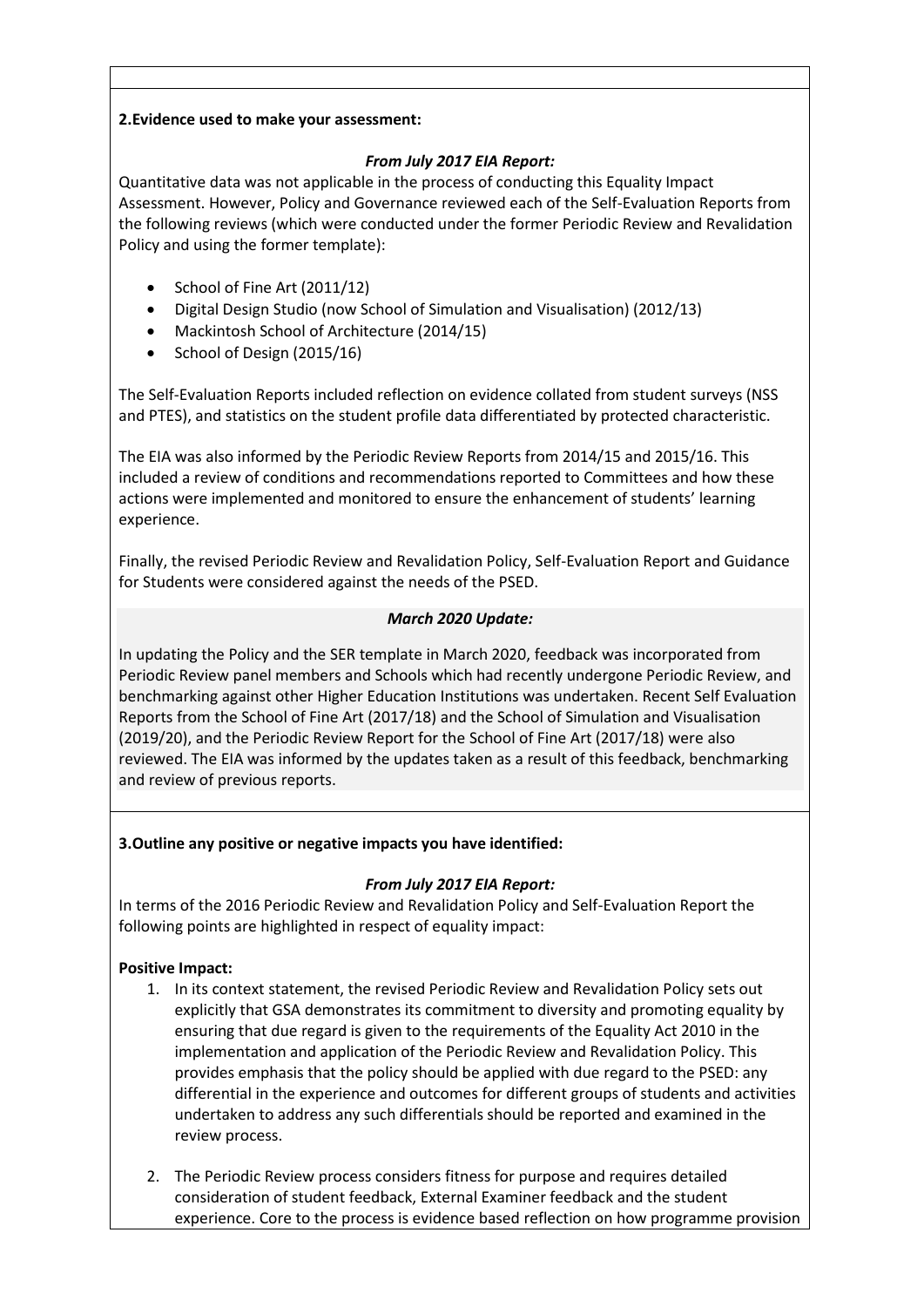and the student experience within the School can be enhanced. The process supports and enables Heads of Schools to take deliberate steps to improve the provision, teaching excellence and the student experience of their School; aligning with and contributing to the delivery of GSA strategic priorities including Equality Outcomes.

- 3. The Periodic Review and Revalidation Policy has been designed to support Heads of Schools to identify issues arising from annual and periodic monitoring/review, including student/staff datasets. Schools are provided with a management information set which includes:
	- Academic staff profile which includes age (at 10 year intervals i.e. 25-34, 35-44 etc), gender, ethnicity and disability;
	- Student numbers in the current and previous four complete sessions (headcount and FTEs) for all UG and PGT programmes under review, including information on admissions, progression and outcomes differentiated by ethnicity, disability and gender;
	- Student progression and degree classifications in the previous five complete sessions (headcount and FTEs) for all UG and PGT programmes under review, including information regarding ethnicity, disability and gender;
	- First employment destinations in the previous complete session.

As a consequence of the equality impact assessment, it will be made explicit in the policy that the First employment destinations in the previous complete session data should be differentiated by protected characteristic in order to enhance the relevant data available when considering any differential attainment/outcomes for different groups of students.

Heads of Schools are expected to analyse and use this data; as an evidence base for good practice identified in the Self-Evaluation Report; to identify opportunities and outcomes for cohorts and different groups of students; and to identify potential areas for further exploration/reflection on the student experience to inform strategic approaches and planned enhancement activities. Question 3a specifically asks for an analysis of the School's admission, retention and success rate over the period under review. Question 3b specifically asks Heads to identify how equality and diversity is addressed in relation to admissions, programme level student support and pedagogy.

In 2016/17, the Equality monitoring data, which forms part of the management information set available to the Review Panel, has been further enhanced. It is anticipated that this will better enable Heads of Schools to analyse and use this data to inform strategic activity and assess the progress and impact of activities identified in programme level equality impact assessments.

- 4. As part of the supporting documentation submitted to the Review Panel, the policy requires that the School submits the Summary reports of programme level equality impact assessment undertaken during the review period for each programme under review. In all cases where a recent programme level equality impact assessment has not been undertaken of the programme(s) under review, the Review Panel make it a recommendation that this is carried out within the following session and therefore actively promoting consideration of equality and delivery of the PSED in mainstream provision.
- 5. The policy requires that Schools take full account of student feedback and obtain student views of the provision being reviewed and consider these views in the review process. It is explicit that the School should take deliberate steps to obtain the student view of the provision being reviewed, and to consult them specifically on the Self-Evaluation Report. Specific guidance for students, outlining the process and its purpose has been provided.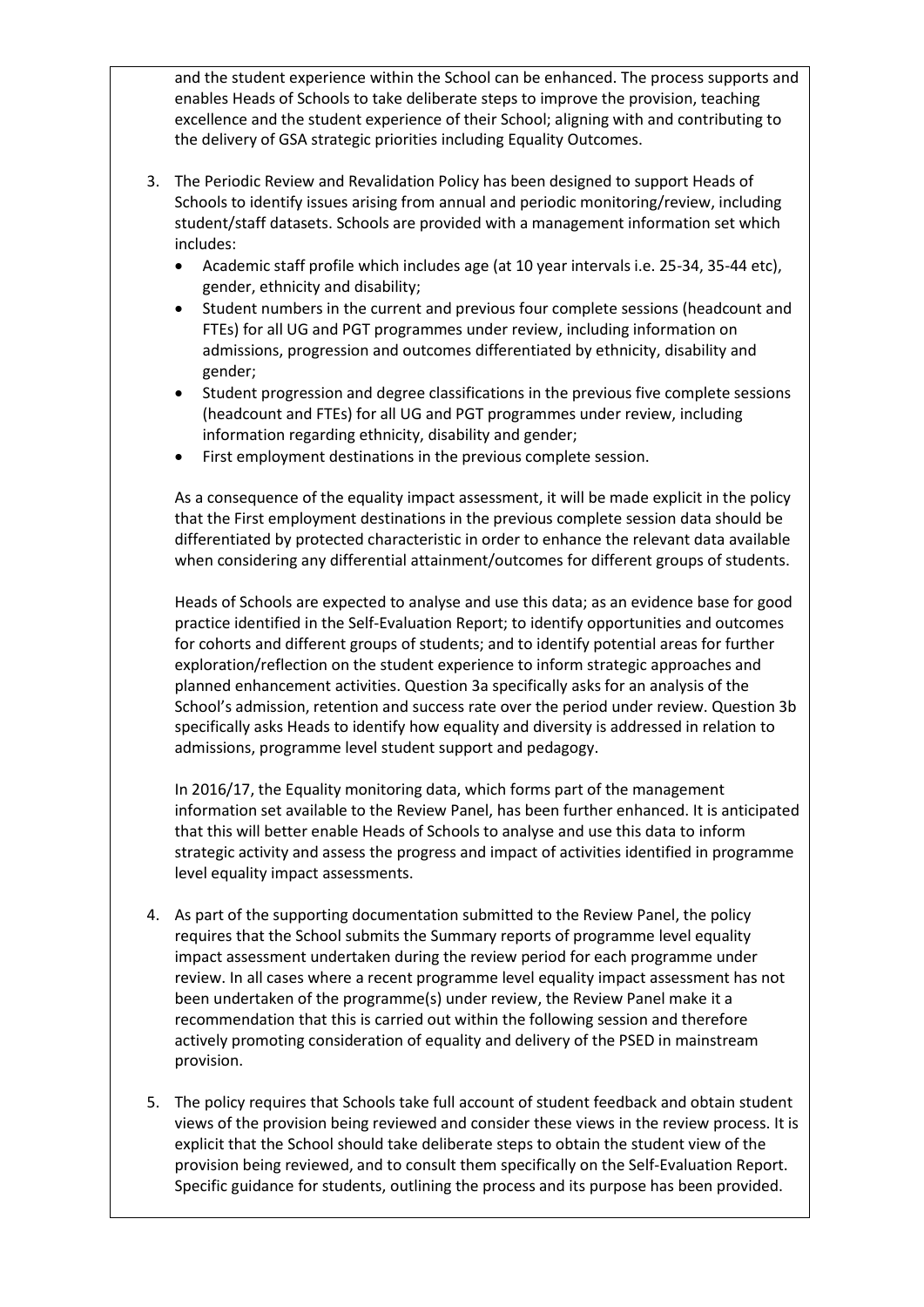- 6. The policy requires that Schools take full account of External Examiners' feedback in the course of their reflection on the provision, and the External Examiner reports (and departmental responses) for the three previous sessions are provided as supporting documentation for the Review Panel. GSA's External Examiner Policy is explicit that External Examiners are required to consider issues related to equality and diversity. It is also explicit that when preparing the Annual Report, External Examiners should consider appropriate equality and diversity issues (covering disability, race and gender) relevant to the assessment of students.
- 7. The Review Panel meets with groups of students, and the School is required to take steps to ensure that the students who attend the meetings include representatives of as many different sections of the student body as possible. For example:
	- Undergraduate student meeting: up to 10 students from across the School and at a variety of levels and should include class representatives, International and mature students and students on joint programmes (if applicable);
	- Postgraduate student meeting: up to 10 students from across the School and should include class representatives, International students and students on joint programmes (if applicable).
- 8. The Periodic Review process includes substantial external, student, and broader GSA engagement. Membership of the Periodic Review panel includes the President of the Students' Association, at least one external subject specialist from another HE institution, a Programme Leader from another School, one academic-related professional support departmental Head, the Head of Learning and Teaching, and University of Glasgow Senate representation.

In advance of the School of Fine Art's Periodic Review in 2017/18, at the briefing meeting prior to the Review Event, the Review Panel will be reminded of their responsibility to actively consider the equality related dimensions of all aspects of provision within the review process to ensure that the PSED is considered across the full range of the School's activities.

- 9. As set out in the Policy, the Review Report contains:
	- An evaluation of the quality of the provision under review.
	- An evaluation of the School and programme procedures for assuring the standards of awards and the quality of provision.
	- An evaluation of the School and programme approaches to the enhancement of the student learning experience in taught provision.
	- An evaluation of how effectively the School and its programmes engage with students in developing teaching, learning and assessment practice, including preparation for the Periodic Review process.
	- The identification of good practice for dissemination across GSA, as appropriate.
	- Recommendations for action to address any identified weaknesses and to further strengthen provision and thereby further enhance the provision of teaching, learning and assessment.

The Review Report is submitted to Academic Council (via UPC) for consideration. This provides an opportunity for any good practice, or areas for development identified to be disseminated across GSA. This includes practice and development which contributes to delivery of the PSED and GSA's Equality Outcomes.

10. Following the review the School must provide a brief report or action plan explaining how any conditions and recommendations have been, or will be, met, and this is submitted to Academic Council (via UPC). Reports on progress made in addressing the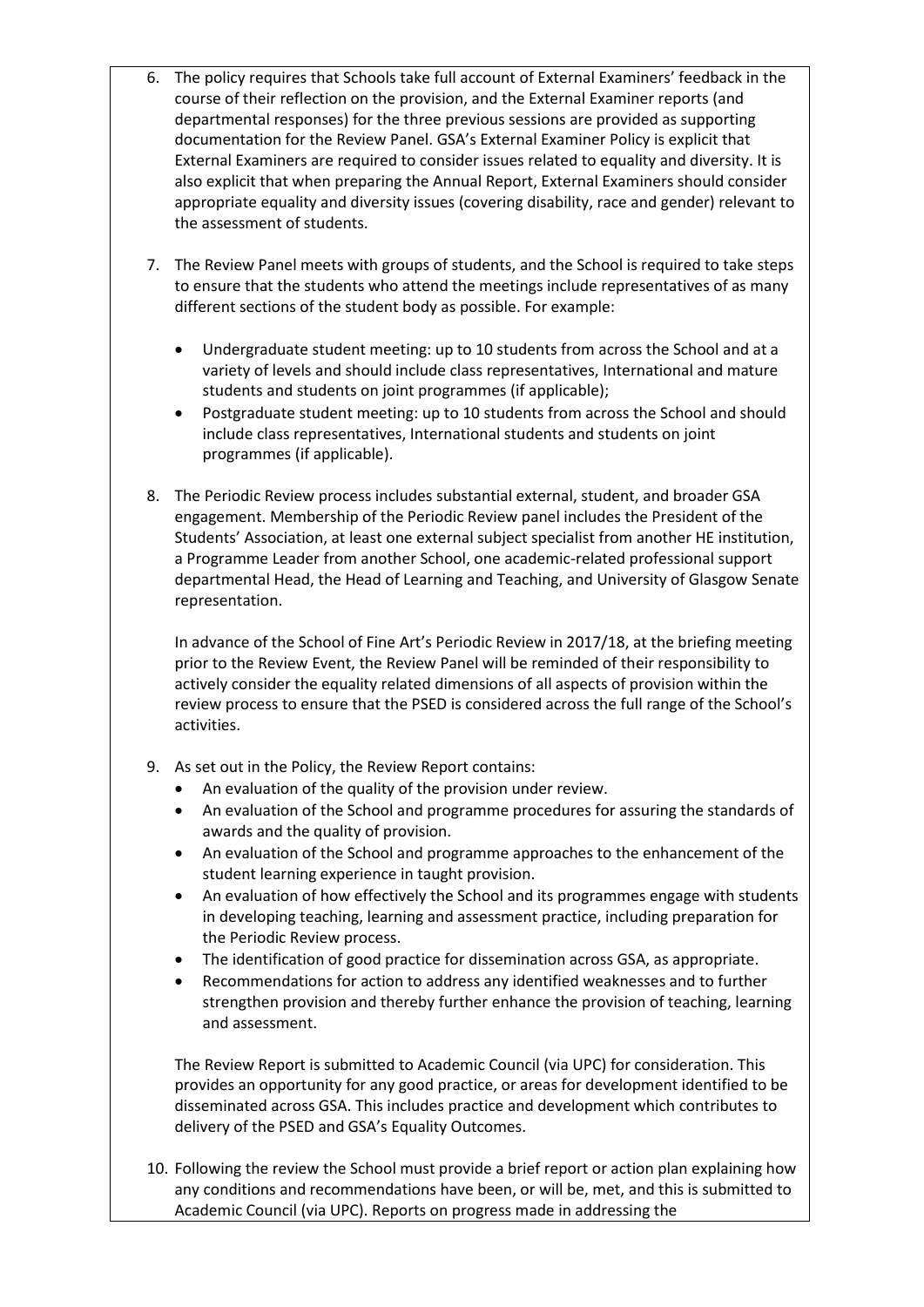recommendations of the Review are submitted to each UPC and Academic Council meeting of the subsequent session. The School must also report on the steps it has taken to feedback to students on the outcomes of the Review and on the actions taken. A final report on the progress made in addressing the recommendations of the Review is submitted to Academic Council (via UPC) at the end of the following session. This enables progress against each of the recommendations to be monitored and shared.

## *March 2020 Update:*

As the amendments made to the Policy and SER template were to enhance the Periodic Review process, the positive impacts highlighted by the July 2017 EIA report continue, with the following additions:

 Addition to point 2: The updates to the Periodic Review Policy and SER template request explicit consideration of EIA reports and actions identified in the reports; explicit consideration of student support mechanisms alongside admission, retention success rate data; and analysis of the complaints raised and resolved during the review period.

To encourage further enhancement, the overall focus of the SER has shifted from descriptions and reporting to analysis and evaluation. The final question in each section requests areas for improvement and good practice, and the final section requests a summary of key areas for improvement and good practice which should arise from detail provided in previous sections.

Where possible, Schools have been asked to refer to previous review and enhancement exercises (e.g. PMAR and QEAPs) so that these processes can work in tandem and build upon each other.

 Addition to point 3: The required supporting documentation has been amended in order to better reflect GSA practice and the type of information available and to prevent duplication when already provided as part of the Self Evaluation Report or PMAR. Staff and Student data will now be requested for all protected characteristics (as defined I the Equality Act).

Regarding staff profile, the requirement has been reworded to: "Headcount with total number of academic and support staff with data differentiated by full-time, part-time, grade and protected characteristic (as defined in the Equality Act 2010)."

Regarding student numbers, progression and degree classifications, the documentation has been amended to require "data differentiated by the protected characteristics defined in the Equality Act 2010."

Regarding employment destinations, the wording has been changed to: "Most recent graduate outcomes data."

- Addition to point 4: The updated SER template now requests Schools to confirm that an Equality Impact Assessment Summary Report has been completed for each programme, to provide an update on any outstanding actions, and to detail the impact of the EIA action plans.
- Addition to point 5: Outlining student involvement in the production of the SER is now a standalone question to highlight the importance of student consultation in the Periodic Review process.

The Policy has also been updated to provide more guidance on engaging students in the process: "Schools are encouraged to establish a working group to feed into the development of the SER in order to produce a document that demonstrates critical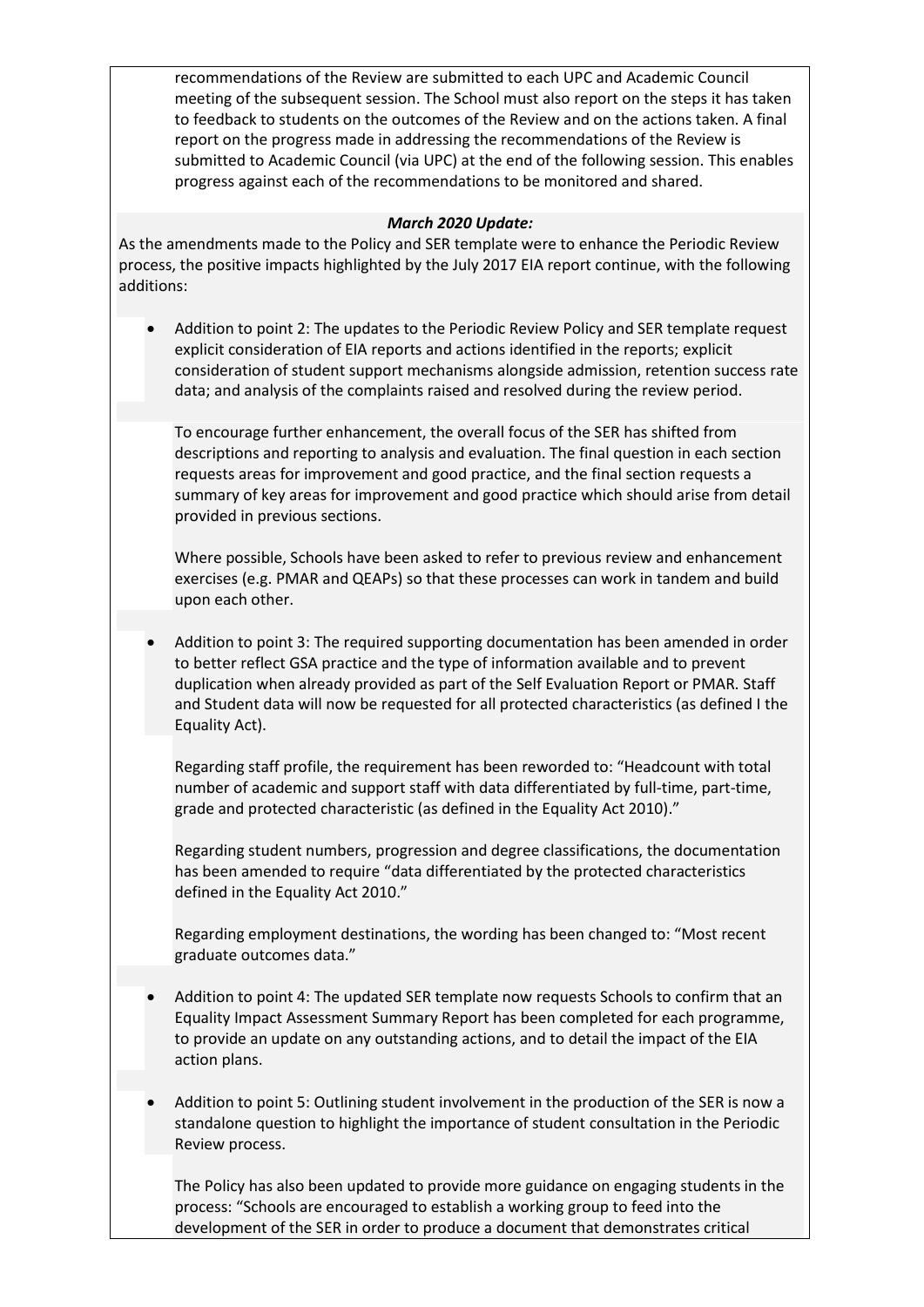reflection and discourse among staff and students. The process by which it is developed should be detailed in the SER as evidence that it was a collaborative evaluation. Schools are encouraged to plan the development of the SER so that time is allowed to share drafts with students and staff before final submission."

As part of the updates, AQO developed a new document to serve as feedback guidance for panel members. The 'SER – Topics for Exploration' *pro forma* will provide clearer guidance regarding the feedback panel members are asked to provide after reviewing the Self Evaluation Report and supporting documentation in advance of the Periodic Review event. Included in the guidance is the direction to consider how equality and diversity is supported within the School.

# *From July 2017 EIA Report:*

## **Potential Negative Impact:**

The process of Periodic Review in itself is positive in that it supports and enables Heads of Schools, with support as appropriate from their Senior Management Teams to take deliberate steps to improve the wider programme provision, teaching excellence and the student experience. As such, it is unlikely to have an adverse impact on any particular group of students, or negative consequences for protected characteristic groups.

However, the significant potential for positive impact may not to be fully realised if the policy and process are not engaged with effectively. For example, the Periodic Review Panel in 2015/16 found that the School's Self-Evaluation Report lacked a systematic analysis of management information and recommended that the School concerned make more effective use of such data to aid reflection and evaluation of the effectiveness of its provision for all students and to more actively support the use of planning information throughout programme monitoring and reporting processes therefore contributing to the development of a more evidence based approach to enhancement for all students.

Given that the Self-Evaluation Report template has been recently updated, and the presentation of the equality statistics enhanced, it is anticipated that Heads of Schools will be better enabled to use this data to aid reflection and evaluation of the effectiveness of provision for all students.

# *March 2020 Update:*

In line with the July 2017 EIA Report, the March 2020 updates are unlikely to have an adverse impact on any particular group of students, or negative consequences for protected characteristic groups. The potential that the positive impact may not be fully realised by ineffective engagement with the policy and process continues. The updates seek to address this with a clearer and more streamlined SER template and by providing more guidance regarding the purpose of the Self Evaluation Report and how to develop it. The overall shift within the SER from descriptions and reporting to analysis and evaluation also seeks to foster increased engagement with the process.

# **4.Actions you have taken or planned as a result of your findings:**

| <b>Action</b>                                    | <b>Equality Impact</b>   | Person            | <b>Time frame</b> |
|--------------------------------------------------|--------------------------|-------------------|-------------------|
|                                                  |                          | responsible       |                   |
| Make it explicit in the Periodic Review Policy   | Reflection and analysis  | Policy and        | Summer            |
| that the First employment destinations in the    | of this data to better   | Governance        | 2017              |
| previous complete session data should be         | deliver the PSED in      |                   |                   |
| differentiated by protected characteristic.      | relation to outcomes     |                   |                   |
|                                                  | for students from        |                   |                   |
| March 2020 ACTION:                               | protected characteristic | <b>March 2020</b> | <b>March 2020</b> |
| The provided graduate outcomes data is not       | groups.                  | <b>ACTION:</b>    | <b>ACTION:</b>    |
| differentiated by protected characteristic. AQO  |                          | Academic          | Autumn            |
| to ask Head of Research Enterprise and Registry  |                          | Quality           | 2020              |
| to investigate, source and provide graduate data |                          | Office            |                   |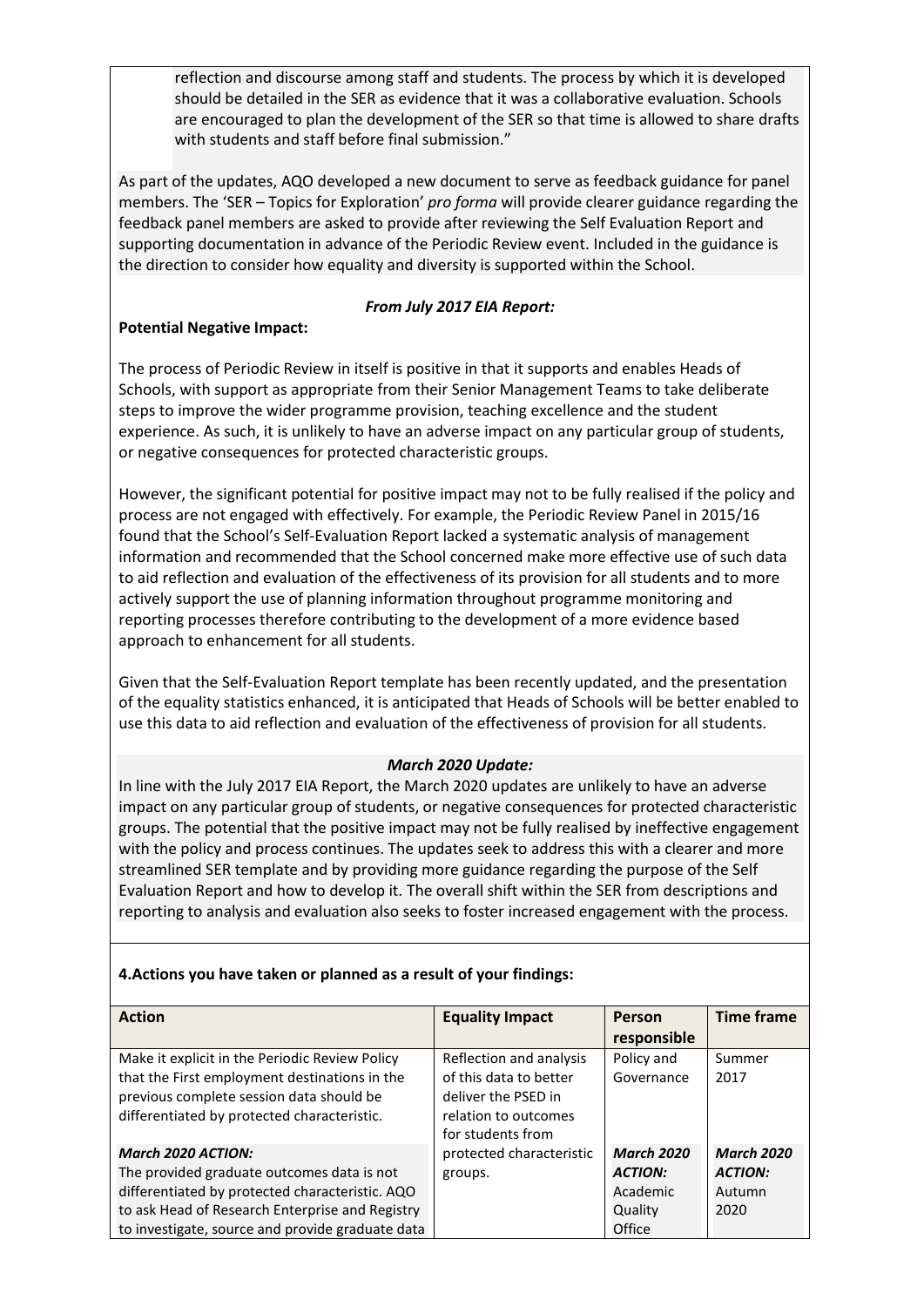| that provides this level of differentiation.                                                                                                                                                                                                                                                                                                                               |                                                                                                                                                                  |                                                                                                                              |                                                                  |
|----------------------------------------------------------------------------------------------------------------------------------------------------------------------------------------------------------------------------------------------------------------------------------------------------------------------------------------------------------------------------|------------------------------------------------------------------------------------------------------------------------------------------------------------------|------------------------------------------------------------------------------------------------------------------------------|------------------------------------------------------------------|
| At the briefing meeting prior to the Review<br>Event, the Review Panel should be directed<br>appropriately with regard to issues of equality.<br>March 2020 Update:<br>AQO introduced the 'SER - Topics for<br>Exploration' pro forma for panel members.<br>Included in this is the direction to consider how<br>equality and diversity is supported within the<br>School. | Mainstreaming<br>consideration of the<br>PSED into periodic<br>review processes and<br>outcomes.                                                                 | Policy and<br>Governance                                                                                                     | February<br>2018                                                 |
| Review how the School of Fine Art uses the<br>management information set provided for their<br>Periodic Review in 2017/18.                                                                                                                                                                                                                                                 | To ensure that the data<br>is used to reflect on and<br>identify possible trends,                                                                                | Policy and<br>Governance<br>and Head of                                                                                      | End of<br>session<br>2017/18                                     |
| March 2020 Update:<br>In their SER SoFA demonstrated use of the<br>management information set to analyse<br>progression, recruitment, global student<br>admissions, changing student demographics,<br>destinations of leavers, attainment and<br>retention.                                                                                                                | in particular with regard<br>to the representation,<br>experience and<br>outcomes of protected<br>characteristic groups<br>and progress delivery of<br>the PSED. | SoFA                                                                                                                         |                                                                  |
| The 2020 updates were made to further<br>encourage an analytical approach; shifting from<br>reporting data to interpreting the data in order<br>to evaluate the effectiveness of actions and<br>strategies, and in turn encouraging<br>consideration of areas for improvement and<br>good practice.                                                                        |                                                                                                                                                                  |                                                                                                                              |                                                                  |
| <b>March 2020 ACTION</b><br>Review how MSA and Innovation School's use of<br>the management information set provided for<br>their Periodic Review in 2020/21 demonstrates<br>engagement with PSED and GSA equality<br>outcomes and sharing of practice.                                                                                                                    |                                                                                                                                                                  | <b>March 2020</b><br><b>ACTION:</b><br>Academic<br>Quality<br>Office, Head<br>of MSA, and<br>Head of<br>Innovation<br>School | <b>March 2020</b><br><b>ACTION: End</b><br>of session<br>2020/21 |
| Review how the School of Fine Art addresses<br>GSA's equality outcomes within the self-<br>evaluation report and the periodic review<br>process.                                                                                                                                                                                                                           | To evaluate the<br>effectiveness of the<br>Periodic review process<br>relative to<br>mainstreaming the<br>PSED and its delivery at<br>School level               | Policy and<br>Governance<br>and Head of<br>SoFA                                                                              | End of<br>session<br>2017/18                                     |
| March 2020 Update:<br>While the SER does not explicitly cite GSA<br>Equality Outcomes, the report does provide<br>analysis of how equality and diversity is<br>supported in relation to admissions, student<br>support and pedagogy and references the<br>School's EIA reports.                                                                                            |                                                                                                                                                                  |                                                                                                                              |                                                                  |
| The 2020 updates were made to shift the focus<br>of the SER from reporting to evaluating the<br>effectiveness of the Schools' actions and<br>strategies, and Schools are directed to consider<br>previous reviews and reporting so that these                                                                                                                              |                                                                                                                                                                  |                                                                                                                              |                                                                  |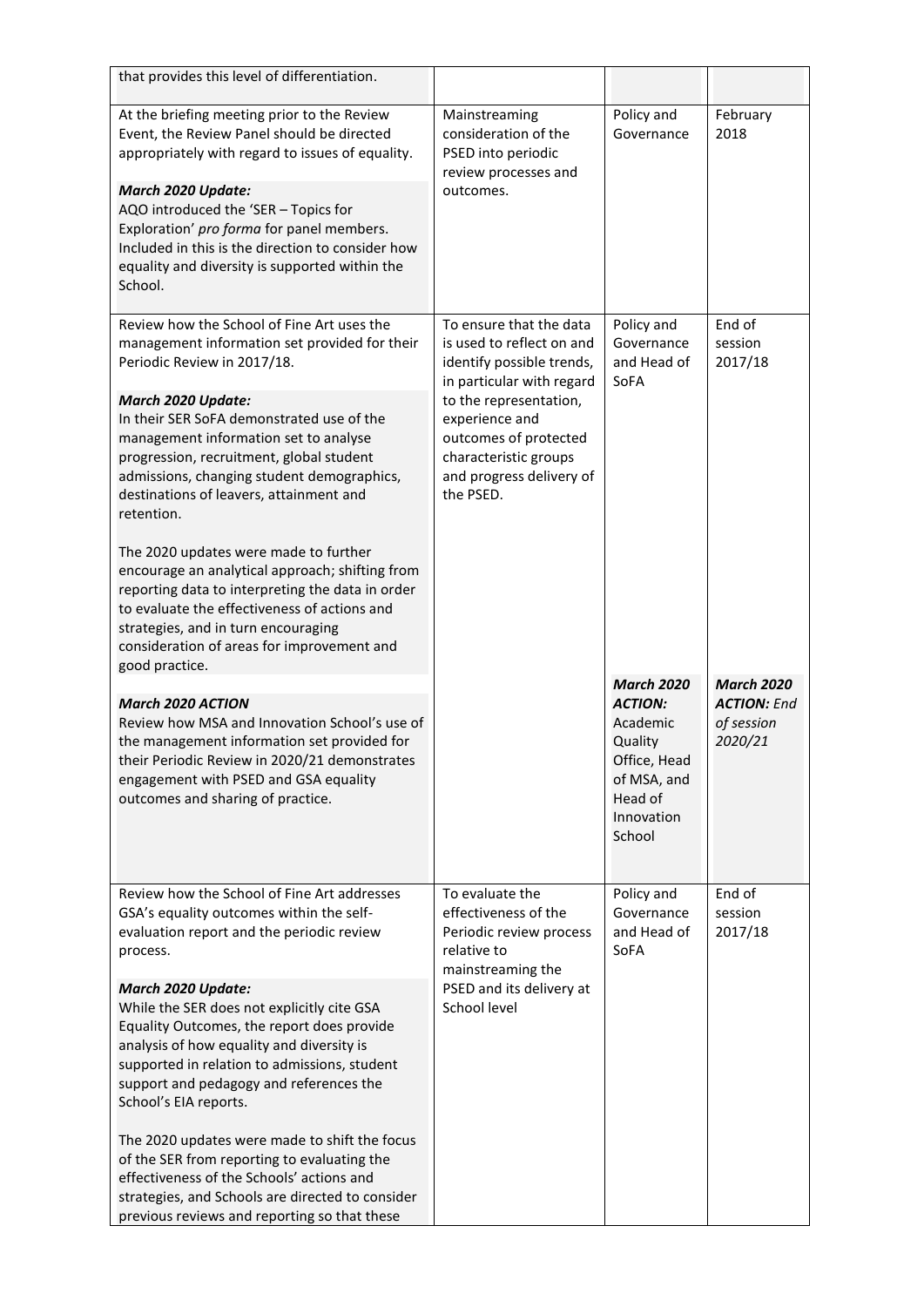| processes can work in tandem and build upon<br>each other. The SER template now directs<br>Schools to explicitly draw upon the EIA reports<br>for each programme, to provide an update on<br>outstanding actions and to detail the impact of<br>their EIA action plans. By engaging with their EIA<br>reports, they will engage with the GSA equality<br>outcomes. |                                                 |                                                                                                               |                                                                     |
|--------------------------------------------------------------------------------------------------------------------------------------------------------------------------------------------------------------------------------------------------------------------------------------------------------------------------------------------------------------------|-------------------------------------------------|---------------------------------------------------------------------------------------------------------------|---------------------------------------------------------------------|
| <b>March 2020 ACTION:</b><br>Review how the MSA and Innovation School<br>address GSA's equality outcomes within the self-<br>evaluation report and the periodic review<br>process.                                                                                                                                                                                 | <b>March 2020 ACTION:</b><br>Same as July 2017. | March<br>2020ACTION:<br>Academic<br>Quality<br>Office, Head<br>of MSA, and<br>Head of<br>Innovation<br>School | <b>March 2020</b><br><b>ACTION:</b><br>End of<br>session<br>2020/21 |

# **5. Where/when will progress and the outcomes of your actions be reported and reviewed:**

## *From July 2017 EIA Report:*

The policy and its implementation will be monitored by the Deputy Registrar.

The School of Fine Art will undertake its Periodic Review in 2017/18, using the revised Self-Evaluation Report template. Feedback on the operation of the process and the Self-Evaluation Report will be sought from the review Panel and the School after the Periodic Review event in February 2018, and, where relevant, amendments made to improve the process.

The University of Glasgow based their Self-Evaluation Report template on the content headings of QAAS's ELIR 3 Technical Report. Given that these headings have altered in the ELIR 4 handbook, clarification will be sought from the University regarding whether they'll amend their template in line with this. Examples of some of the new headings include: Recognising and responding to equality and diversity in the student population, including widening access and mode and location of study; and Supporting students in their learning at each stage of the learner journey from preadmission to post-graduation, including outreach, admissions, articulation, graduate attributes, assessment, employability, and enterprise and entrepreneurship) and consideration of these may better enable Heads of consider the student learning experience of all students, including those with protected characteristics.

QAAS's Focus-On project in 2016/17 concerned Institution-led Review and outcomes from this will be published in due course. In addition, the SFC are revising their Guidance to HEIs on Quality (to be published in August 2017). It is possible therefore that the Policy will need to be revisited should the external requirements change.

#### *March 2020 Update:*

The policy and its implementation will continue to be monitored by the Academic (formerly Deputy) Registrar and the Academic Quality Office.

The Mackintosh School of Architecture and the Innovation School will undertake Periodic Review in 2020/21 with the option of using the updated Policy and SER template. If they opt to use the updated versions, feedback will be sought from the Schools and the Panel after the Periodic Review events in February 2021.